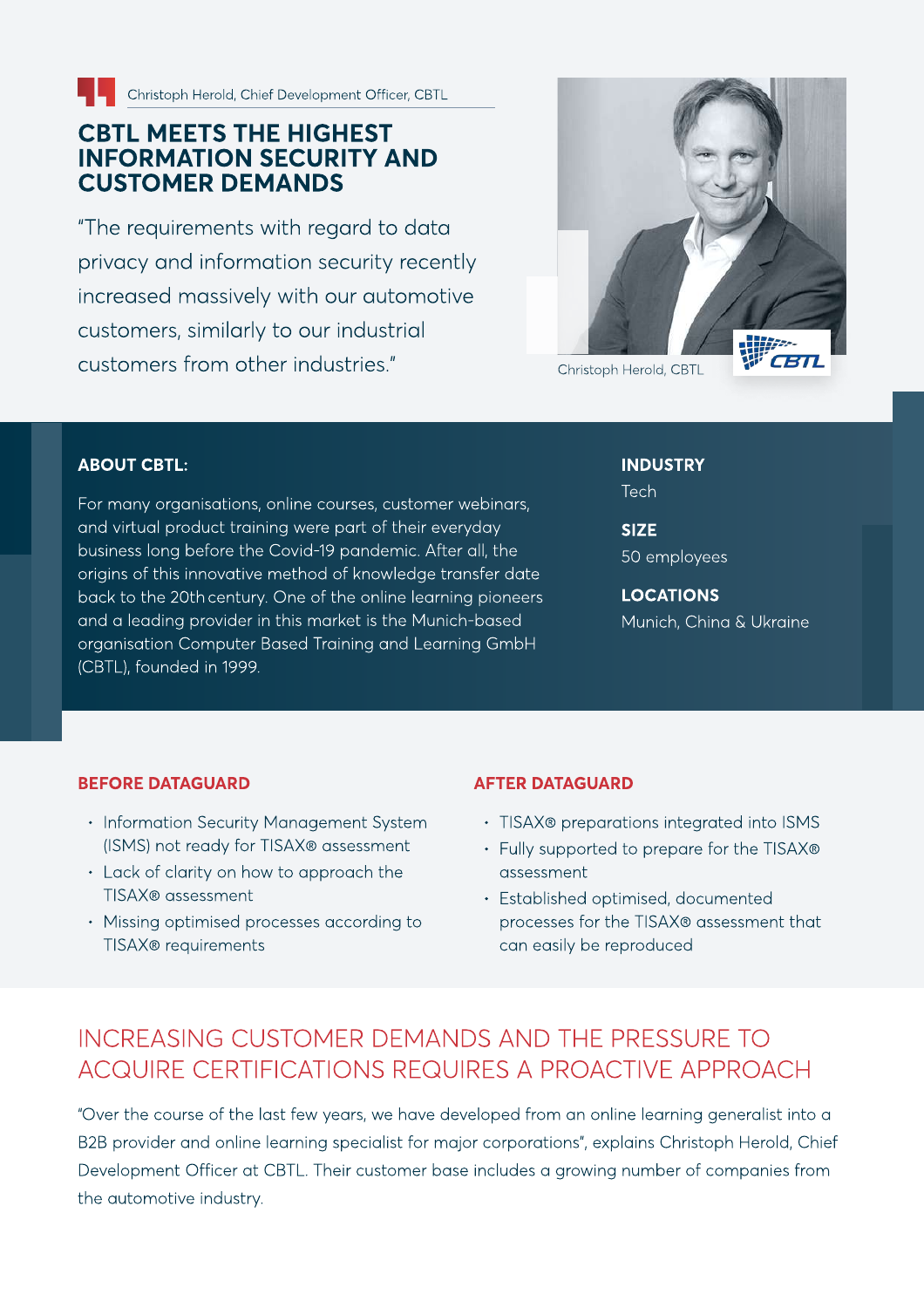"The requirements with regard to data privacy and information security recently increased massively with our automotive customers, similarly to our industrial customers from other industries."

## TISAX®, along with GDPR, has now become a basic requirement for the organisation's long-term success

According to Herold, the reason behind this is the increased awareness of the GDPR, which has been in effect since 2018. On top of this, customers from the automotive industry additionally require TISAX® (Trusted Information Security Assessment Exchange) labels, an industry standard that came into force shortly before this.

"In order to fulfil the high TISAX® demands and successfully pass a corresponding assessment, we implemented a comprehensive information security management system (ISMS) with the help of DataGuard."

### GAINING A competitive advantage VIA privacy and information security

"When customers first started asking us about TISAX®, we decided to arrange an assessment. It was clear to us that proven data privacy compliance and strong information security would serve as a real competitive advantage for our organisation."



#### Sustainable competitive advantages powered by data privacy and information security

What was the first step? "When customers first started asking us about TISAX®, we decided to arrange an assessment. It was clear to us that proven data privacy compliance and strong information security would serve as a real competitive advantage for our organisation." At this point, CBTL already benefitted from an external data protection officer (DPO) provided by DataGuard, resulting in smooth processes and no data security incidents whatsoever.

### Complex standards that required interpretation and creating optimised processes represented a challenge

"What we were missing in the context of the TISAX® assessment were processes specifically optimised, documented, and replicable any time in line with the TISAX® information security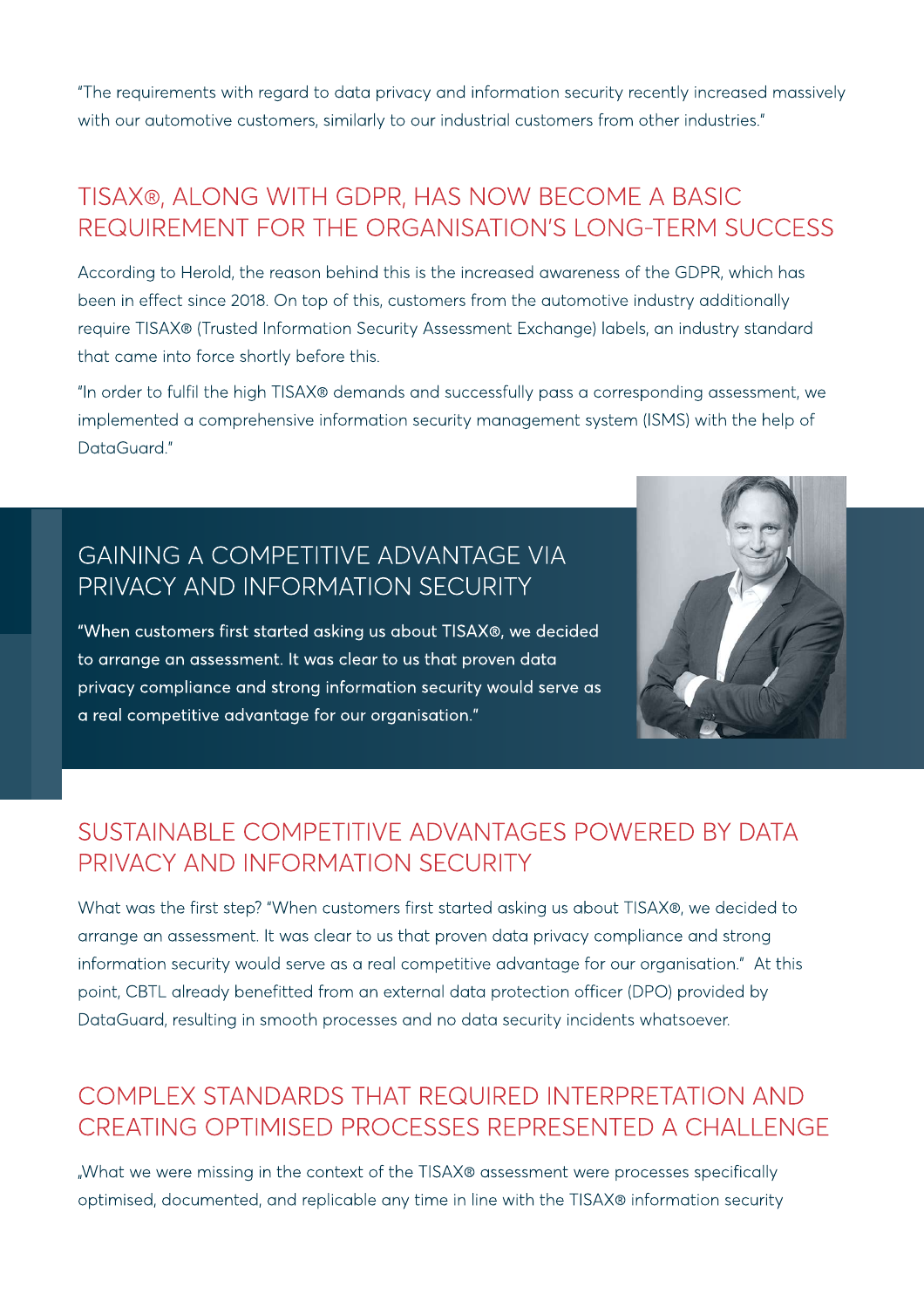requirements," says Herold. "For example, in the form of concepts for disaster recovery and business continuity. In addition, we did not have a lot of experience and routine within the organisation in terms of the assessment itself."

Moreover, many of the information security standards, and thus also the TISAX® exchange programme, are open to interpretation. Without many years of expertise and experience, preparing for an information security assessment can quickly turn into a complex and lengthy undertaking.

#### A PATH TOWARDS SUCCESS

"Wouldn't it be convenient', I thought out loud, "if there were someone who could support us with information security the way DataGuard supports us with data privacy?'"

## 'InfoSec-as-a-Service' as the optimal solution

Who to turn to? The answer followed a remark that Herold made to their external DPO. "'Wouldn't it be convenient', I thought out loud, "if there were someone who could support us with information security the way DataGuard supports us with data privacy?'"

## 'InfoSec-as-a-Service' as the optimal solution

"In no time", continues Herold, "I received the reply that DataGuard was in the process of developing an 'InfoSec-as-a-Service' platform for which CBTL could be a suitable pilot customer. We were intrigued and immediately seized the opportunity. After all, we have had a positive partnership for many years." Aside from the information security platform, DataGuard won CBTL over with their strategic advice from a dedicated contact who engaged with them at eye level. The organisation's many years of experience and best practices enabled CBTL to prepare for their scheduled TISAX® assessment quickly and effectively.

#### Step-by-step towards the TISAX® assessment

"In terms of important information security requirements, CBTL was already in a great starting position. Together, we evaluated our existing processes in a kick-off workshop, identified areas that required optimisation, and created initial prioritised recommendations for action", says Christian Taube, Team Lead Information Security at DataGuard.